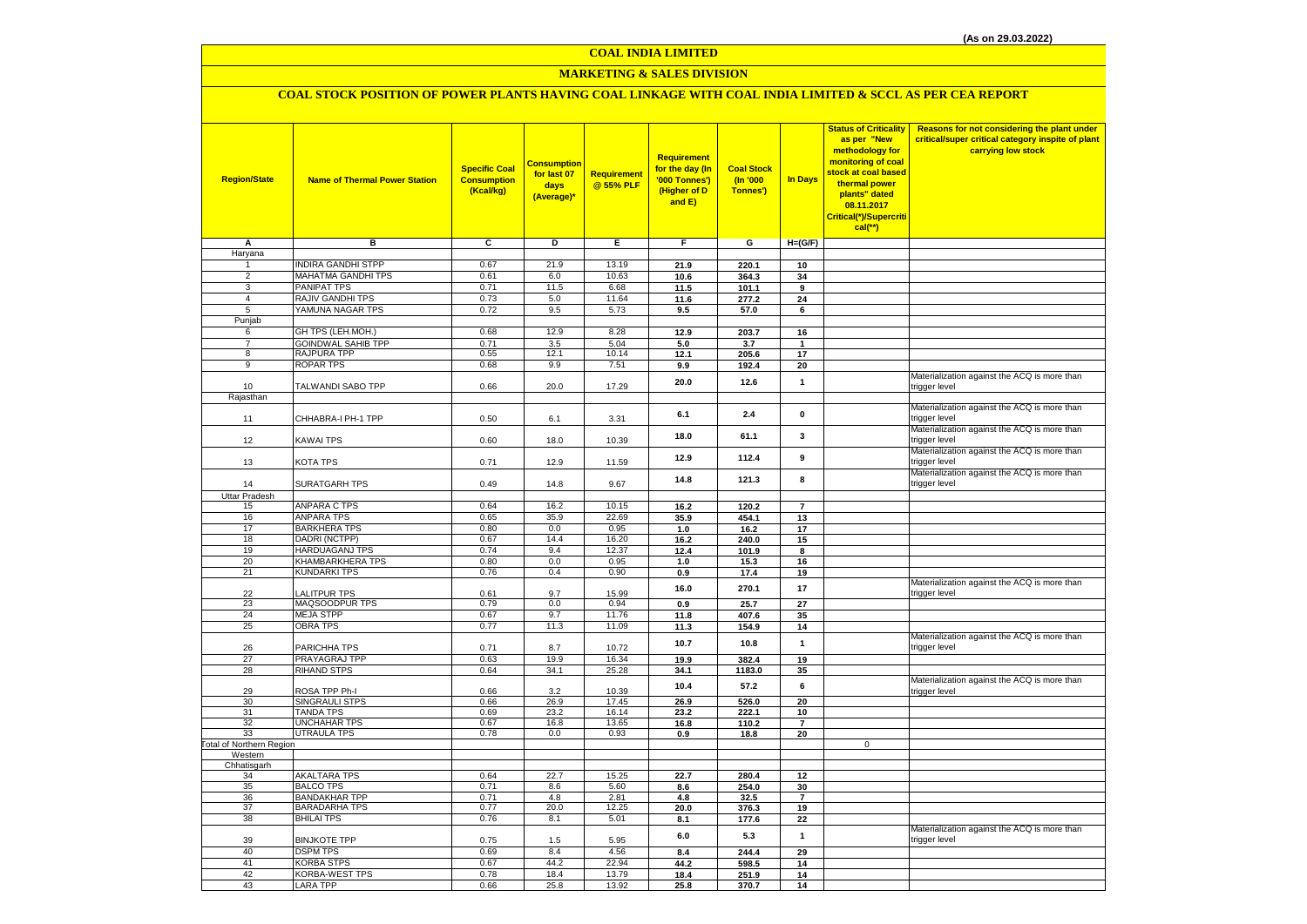# **MARKETING & SALES DIVISION**

| <b>Region/State</b>                        | <b>Name of Thermal Power Station</b>         | <b>Specific Coal</b><br><b>Consumption</b><br>(Kcal/kg) | <b>Consumption</b><br>for last 07<br>days<br>(Average)* | <b>Requirement</b><br>@ 55% PLF | Requirement<br>for the day (In<br>'000 Tonnes')<br>(Higher of D<br>and $E$ ) | <b>Coal Stock</b><br>(n'000)<br>Tonnes') | In Days                 | <b>Status of Criticality</b><br>as per "New<br>methodology for<br>monitoring of coal<br>stock at coal based<br>thermal power<br>plants" dated<br>08.11.2017<br>Critical(*)/Supercriti<br>$cal$ (**) | Reasons for not considering the plant under<br>critical/super critical category inspite of plant<br>carrying low stock |
|--------------------------------------------|----------------------------------------------|---------------------------------------------------------|---------------------------------------------------------|---------------------------------|------------------------------------------------------------------------------|------------------------------------------|-------------------------|-----------------------------------------------------------------------------------------------------------------------------------------------------------------------------------------------------|------------------------------------------------------------------------------------------------------------------------|
| Α                                          | в                                            | C                                                       | D                                                       | Е                               | F                                                                            | G                                        | $H=(G/F)$               |                                                                                                                                                                                                     | Materialization against the ACQ is more than                                                                           |
| 44                                         | NAWAPARA TPP                                 | 0.79                                                    | 2.9                                                     | 6.28                            | 6.3                                                                          | 5.8                                      | $\mathbf{1}$            |                                                                                                                                                                                                     | trigger level                                                                                                          |
| 45                                         | <b>PATHADI TPP</b>                           | 0.65                                                    | 8.3                                                     | 5.18                            | 8.3                                                                          | 111.1                                    | 13                      |                                                                                                                                                                                                     |                                                                                                                        |
| 46                                         | <b>SIPAT STPS</b>                            | 0.68                                                    | 37.6                                                    | 26.62                           | 37.6                                                                         | 604.9                                    | 16                      |                                                                                                                                                                                                     |                                                                                                                        |
| 47                                         | <b>TAMNAR TPP</b>                            | 0.84                                                    | 33.8                                                    | 26.52                           | 33.8                                                                         | 92.8                                     | 3                       |                                                                                                                                                                                                     | Materialization against the ACQ is more than<br>trigger level                                                          |
| 48                                         | JCHPINDA TPP                                 | 0.75                                                    | 22.6                                                    | 14.22                           | 22.6                                                                         | 207.2                                    | 9                       |                                                                                                                                                                                                     | Materialization against the ACQ is more than<br>trigger level                                                          |
| Gujarat                                    |                                              |                                                         |                                                         |                                 |                                                                              |                                          |                         |                                                                                                                                                                                                     | Materialization against the ACQ is more than                                                                           |
| 49<br>50                                   | GANDHI NAGAR TPS<br>SABARMATI (D-F STATIONS) | 0.69<br>0.57                                            | 8.9<br>4.9                                              | 5.71                            | 8.9                                                                          | 121.6<br>35.2                            | 14<br>#REF!             |                                                                                                                                                                                                     | trigger level                                                                                                          |
|                                            |                                              |                                                         |                                                         | 2.74                            | 4.9                                                                          |                                          |                         |                                                                                                                                                                                                     | Materialization against the ACQ is more than                                                                           |
| 51                                         | UKAI TPS                                     | 0.67                                                    | 16.2                                                    | 9.85                            | 16.2                                                                         | 96.3                                     | 6                       |                                                                                                                                                                                                     | trigger level<br>Materialization against the ACQ is more than                                                          |
| 52<br>Madhya Pradesh                       | <b>WANAKBORI TPS</b>                         | 0.67                                                    | 22.5                                                    | 20.22                           | 22.5                                                                         | 51.0                                     | $\mathbf{2}$            |                                                                                                                                                                                                     | trigger level                                                                                                          |
| 53                                         | AMARKANTAK EXT TPS                           | 0.65                                                    | 2.6                                                     | 1.80                            | 2.6                                                                          | 43.6                                     | $\overline{17}$         |                                                                                                                                                                                                     |                                                                                                                        |
| 54                                         | ANUPPUR TPP                                  | 0.65                                                    | 14.6                                                    | 10.31                           | 14.6                                                                         | 327.0                                    | 22                      |                                                                                                                                                                                                     |                                                                                                                        |
| 55                                         | <b>BINA TPS</b>                              | 0.74                                                    | 7.7                                                     | 4.88                            | 7.7                                                                          | 52.8                                     | $\overline{7}$          |                                                                                                                                                                                                     |                                                                                                                        |
| 56                                         | <b>GADARWARA TPP</b>                         | 0.66                                                    | 20.7                                                    | 13.93                           | 20.7                                                                         | 103.3                                    | 5                       |                                                                                                                                                                                                     | Materialization against the ACQ is more than<br>trigger level                                                          |
| 57                                         | KHARGONE STPP                                | 0.60                                                    | 9.1                                                     | 10.45                           | 10.4                                                                         | 150.1                                    | 14                      |                                                                                                                                                                                                     | Materialization against the ACQ is more than<br>trigger level                                                          |
| 58                                         | SANJAY GANDHI TPS                            | 0.82                                                    | 18.6                                                    | 14.57                           | 18.6                                                                         | 49.7                                     | 3                       |                                                                                                                                                                                                     | Non payment of dues                                                                                                    |
| 59<br>60                                   | <b>SATPURA TPS</b><br><b>SEIONI TPP</b>      | 0.67                                                    | 7.0                                                     | 11.79                           | 11.8                                                                         | 26.5                                     | $\mathbf{2}$            |                                                                                                                                                                                                     | Non Payment of Dues                                                                                                    |
| 61                                         | SHREE SINGAJI TPP                            | 0.64<br>0.71                                            | 6.8<br>23.3                                             | 5.06<br>23.50                   | $\bf6.8$<br>23.5                                                             | 174.9<br>78.9                            | 26<br>3                 |                                                                                                                                                                                                     | Non Payment of Dues                                                                                                    |
| 62                                         | VINDHYACHAL STPS                             | 0.69                                                    | 49.3                                                    | 43.60                           | 49.3                                                                         | 1602.1                                   | 33                      |                                                                                                                                                                                                     |                                                                                                                        |
| Maharashtra                                |                                              |                                                         |                                                         |                                 |                                                                              |                                          |                         |                                                                                                                                                                                                     |                                                                                                                        |
| 63                                         | AMRAVATI TPS                                 | 0.62                                                    | 16.2                                                    | 11.07                           | 16.2                                                                         | 51.2                                     | 3                       |                                                                                                                                                                                                     | Materialization against the ACQ is more than<br>trigger level                                                          |
| 64                                         | <b>BHUSAWAL TPS</b>                          | 0.72                                                    | 15.2                                                    | 11.44                           | 15.2                                                                         | 33.3                                     | $\overline{2}$          |                                                                                                                                                                                                     | Non payment of dues                                                                                                    |
| 65                                         | <b>BUTIBORI TPP</b>                          | 0.67                                                    | 0.0                                                     | 5.31                            | 5.3                                                                          | 59.7                                     | 11                      |                                                                                                                                                                                                     |                                                                                                                        |
| 66                                         | CHANDRAPUR(MAHARASHTRA) STPS                 | 0.78                                                    | 42.1                                                    | 30.17                           | 42.1                                                                         | 342.4                                    | 8                       |                                                                                                                                                                                                     | Non payment of dues<br>Materialization against the ACQ is more than                                                    |
| 67                                         | DAHANU TPS                                   | 0.62                                                    | 6.7                                                     | 4.09                            | 6.7                                                                          | 1.9                                      | $\pmb{0}$               |                                                                                                                                                                                                     | trigger level<br>Materialization against the ACQ is more than                                                          |
| 68                                         | DHARIWAL TPP                                 | 0.67                                                    | 7.6                                                     | 5.34                            | 7.6                                                                          | 73.1                                     | 10                      |                                                                                                                                                                                                     | trigger level<br>Materialization against the ACQ is more than                                                          |
| 69                                         | <b>GMR WARORA TPS</b>                        | 0.67                                                    | 8.5                                                     | 5.29                            | 8.5                                                                          | 3.5                                      | $\pmb{0}$               |                                                                                                                                                                                                     | trigger level                                                                                                          |
| 70<br>71                                   | <b>KHAPARKHEDA TPS</b><br>KORADI TPS         | 0.89<br>0.76                                            | 19.7<br>25.7                                            | 15.72<br>22.08                  | 19.7<br>25.7                                                                 | 176.0<br>59.1                            | 9<br>$\mathbf{2}$       |                                                                                                                                                                                                     | Non payment of dues                                                                                                    |
| 72                                         | <b>MAUDA TPS</b>                             | 0.70                                                    | 24.9                                                    | 21.29                           | 24.9                                                                         | 186.9                                    | $\overline{7}$          |                                                                                                                                                                                                     |                                                                                                                        |
| 73                                         | <b>NASIK TPS</b>                             | 0.81                                                    | 6.0                                                     | 6.72                            | 6.7                                                                          | 23.3                                     | 3                       |                                                                                                                                                                                                     | Non payment of dues                                                                                                    |
| 74                                         | <b>PARAS TPS</b>                             | 0.74                                                    | 7.1                                                     | 4.90                            | 7.1                                                                          | 20.6                                     | 3                       |                                                                                                                                                                                                     | Non payment of dues                                                                                                    |
| 75                                         | PARLI TPS                                    | 0.67                                                    | 6.4                                                     | 6.65                            | 6.7                                                                          | 32.0                                     | 5                       |                                                                                                                                                                                                     | Non payment of dues                                                                                                    |
| 76                                         | <b>SOLAPUR STPS</b>                          | 0.56                                                    | 16.6                                                    | 9.73                            | 16.6                                                                         | 33.3                                     | $\overline{\mathbf{2}}$ |                                                                                                                                                                                                     | Materialization against the ACQ is more than<br>trigger level                                                          |
| 77                                         | <b>TIRORA TPS</b>                            | 0.66                                                    | 46.7                                                    | 28.73                           | 46.7                                                                         | 208.5                                    | 4                       |                                                                                                                                                                                                     | Materialization against the ACQ is more than<br>trigger level                                                          |
| 78                                         | WARDHA WARORA TPP                            | 0.66                                                    | 4.0                                                     | 4.71                            | 4.7                                                                          | 180.7                                    | 38                      | $\mathbf{0}$                                                                                                                                                                                        |                                                                                                                        |
| <b>Total of Western Region</b><br>Southern |                                              |                                                         |                                                         |                                 |                                                                              |                                          |                         |                                                                                                                                                                                                     |                                                                                                                        |
| Andhra Pradesh                             |                                              |                                                         |                                                         |                                 |                                                                              |                                          |                         |                                                                                                                                                                                                     |                                                                                                                        |
| 79                                         | DAMODARAM SANJEEVAIAH TPS                    | 0.66                                                    | 13.3                                                    | 13.85                           | 13.8                                                                         | 56.4                                     | $\overline{\mathbf{4}}$ |                                                                                                                                                                                                     | Materialization against the ACQ is more than<br>trigger level                                                          |
| 80                                         | Dr. N.TATA RAO TPS                           | 0.77                                                    | 29.5                                                    | 17.90                           | 29.5                                                                         | 45.4                                     | $\mathbf{2}$            |                                                                                                                                                                                                     | Materialization against the ACQ is more than<br>trigger level                                                          |
| 81                                         | PAINAMPURAM TPP                              | 0.59                                                    | 19.8                                                    | 10.21                           | 19.8                                                                         | 121.7                                    | 6                       |                                                                                                                                                                                                     |                                                                                                                        |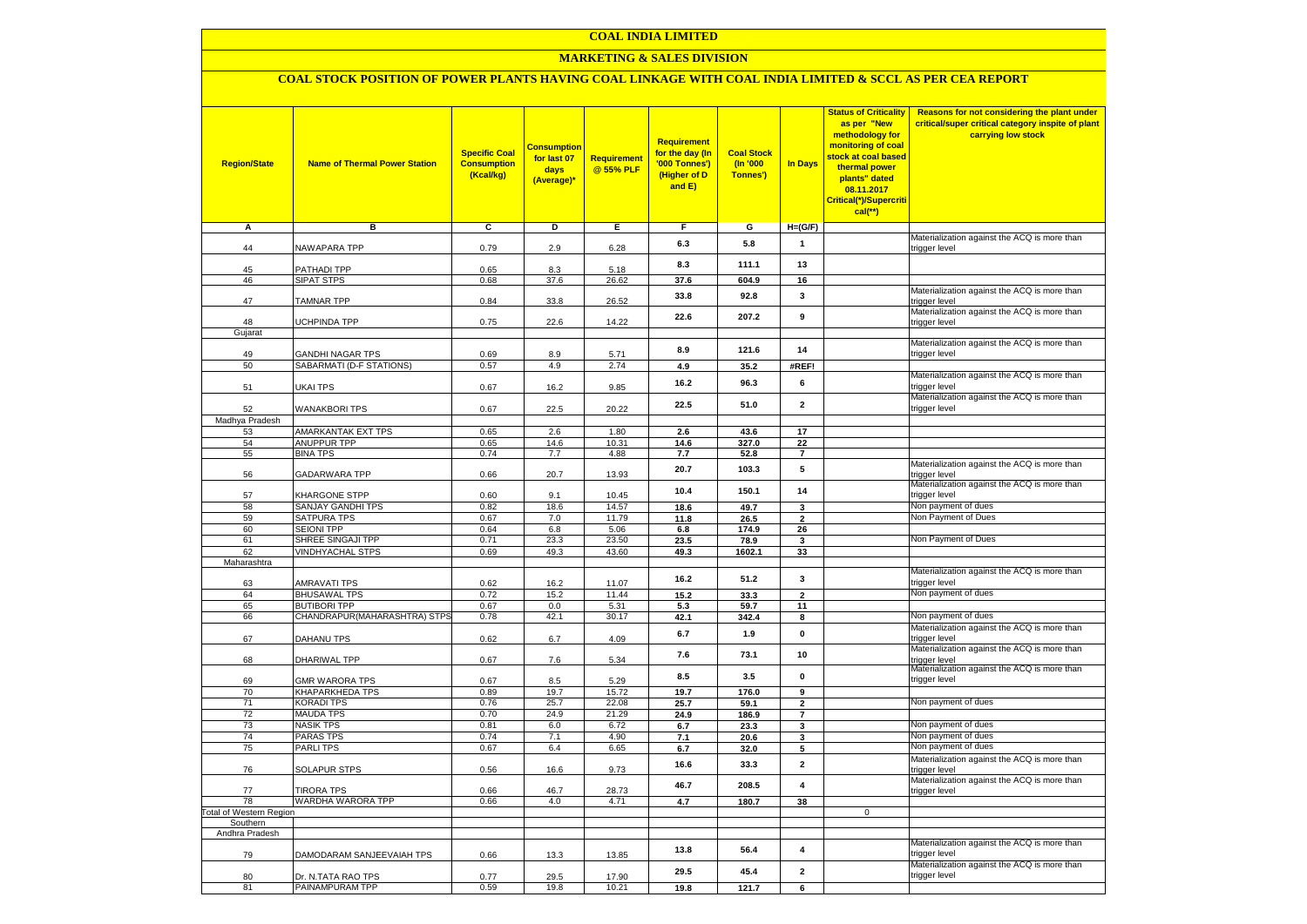#### **MARKETING & SALES DIVISION**

| <b>Region/State</b>                    | <b>Name of Thermal Power Station</b>        | <b>Specific Coal</b><br><b>Consumption</b><br>(Kcal/kg) | <b>Consumption</b><br>for last 07<br>days<br>(Average)* | Requirement<br>@ 55% PLF | <b>Requirement</b><br><mark>for the day (In</mark><br>'000 Tonnes')<br>(Higher of D<br>and E) | <b>Coal Stock</b><br>(n'000)<br>Tonnes') | <b>In Days</b>          | <b>Status of Criticality</b><br>as per "New<br>methodology for<br>monitoring of coal<br>stock at coal based<br>thermal power<br>plants" dated<br>08.11.2017<br>Critical(*)/Supercriti<br>$cal$ (**) | Reasons for not considering the plant under<br>critical/super critical category inspite of plant<br>carrying low stock |
|----------------------------------------|---------------------------------------------|---------------------------------------------------------|---------------------------------------------------------|--------------------------|-----------------------------------------------------------------------------------------------|------------------------------------------|-------------------------|-----------------------------------------------------------------------------------------------------------------------------------------------------------------------------------------------------|------------------------------------------------------------------------------------------------------------------------|
| А                                      | в                                           | C                                                       | D                                                       | Е.                       | F.                                                                                            | G                                        | $H=(G/F)$               |                                                                                                                                                                                                     |                                                                                                                        |
| 82                                     | RAYALASEEMA TPS                             | 0.76                                                    | 18.1                                                    | 16.60                    | 18.1                                                                                          | 24.3                                     | $\mathbf{1}$            |                                                                                                                                                                                                     | Materialization against the ACQ is more than<br>trigger level                                                          |
| 83                                     | <b>SIMHADRI</b>                             | 0.78                                                    | 33.0                                                    | 20.54                    | 33.0                                                                                          | 286.0                                    | 9                       |                                                                                                                                                                                                     |                                                                                                                        |
|                                        |                                             |                                                         |                                                         |                          | 17.3                                                                                          | 12.2                                     | $\mathbf{1}$            |                                                                                                                                                                                                     | Materialization against the ACQ is more than                                                                           |
| 84<br>85                               | <b>SGPL TPP</b><br><b>VIZAG TPP</b>         | 0.53<br>0.67                                            | 17.3<br>6.8                                             | 9.26<br>9.20             | 9.2                                                                                           | 30.2                                     | $\overline{\mathbf{3}}$ |                                                                                                                                                                                                     | trigger level                                                                                                          |
| Karnataka                              |                                             |                                                         |                                                         |                          |                                                                                               |                                          |                         |                                                                                                                                                                                                     |                                                                                                                        |
|                                        |                                             |                                                         |                                                         |                          | 14.2                                                                                          | 75.0                                     | 5                       |                                                                                                                                                                                                     | Materialization against the ACQ is more than                                                                           |
| 86                                     | <b>BELLARY TPS</b>                          | 0.63                                                    | 14.1                                                    | 14.23                    |                                                                                               |                                          |                         |                                                                                                                                                                                                     | trigger level                                                                                                          |
| 87                                     | KUDGI STPP                                  | 0.63                                                    | 28.5                                                    | 19.90                    | 28.5                                                                                          | 30.3                                     | $\mathbf{1}$            |                                                                                                                                                                                                     | Materialization against the ACQ is more than<br>trigger level                                                          |
| 88                                     | RAICHUR TPS                                 | 0.66                                                    | 13.0                                                    | 14.98                    | 15.0                                                                                          | 48.6                                     | 3                       |                                                                                                                                                                                                     | Materialization against the ACQ is more than<br>trigger level                                                          |
| 89                                     | YERMARUS TPP                                | 0.62                                                    | 14.2                                                    | 13.09                    | 14.2                                                                                          | 13.9                                     | $\mathbf{1}$            |                                                                                                                                                                                                     | Materialization against the ACQ is more than<br>trigger level                                                          |
| <b>Tamil Nadu</b>                      |                                             |                                                         |                                                         |                          |                                                                                               |                                          |                         |                                                                                                                                                                                                     |                                                                                                                        |
| 90                                     | METTUR TPS                                  | 0.81                                                    | 12.3                                                    | 8.98                     | 12.3                                                                                          | 42.4                                     | 3                       |                                                                                                                                                                                                     | Materialization against the ACQ is more than<br>trigger level                                                          |
| 91                                     | METTUR TPS - II                             | 0.78                                                    | 7.5                                                     | 6.16                     | 7.5                                                                                           | 61.6                                     | 8                       |                                                                                                                                                                                                     | Materialization against the ACQ is more than<br>trigger level                                                          |
| 92                                     | NORTH CHENNAI TPS                           | 0.82                                                    | 30.8                                                    | 19.78                    | 30.8                                                                                          | 119.3                                    | $\overline{\mathbf{4}}$ |                                                                                                                                                                                                     | Materialization against the ACQ is more than<br>trigger level                                                          |
| 93                                     | <b>TUTICORIN TPS</b>                        | 0.96                                                    | 10.7                                                    | 13.31                    | 13.3                                                                                          | 45.1                                     | 3                       |                                                                                                                                                                                                     | Materialization against the ACQ is more than<br>trigger level                                                          |
| 94                                     | <b>VALLUR TPP</b>                           | 0.72                                                    | 25.0                                                    | 14.26                    | 25.0                                                                                          | 149.8                                    | 6                       |                                                                                                                                                                                                     |                                                                                                                        |
| Telangana                              |                                             |                                                         |                                                         |                          |                                                                                               |                                          |                         |                                                                                                                                                                                                     |                                                                                                                        |
| 95<br>96                               | <b>BHADRADRI TPP</b><br><b>KAKATIYA TPS</b> | 0.69<br>0.57                                            | 12.9<br>14.4                                            | 9.83<br>8.33             | 12.9<br>14.4                                                                                  | 105.1<br>117.1                           | 8<br>8                  |                                                                                                                                                                                                     |                                                                                                                        |
| 97                                     | <b>KOTHAGUDEM TPS (NEW)</b>                 | 0.64                                                    | 13.1                                                    | 8.46                     | 13.1                                                                                          | 102.2                                    | 8                       |                                                                                                                                                                                                     |                                                                                                                        |
| 98                                     | KOTHAGUDEM TPS (STAGE-7)                    | 0.50                                                    | 8.9                                                     | 5.23                     | 8.9                                                                                           | 84.7                                     | 10                      |                                                                                                                                                                                                     |                                                                                                                        |
| 99                                     | RAMAGUNDEM STPS                             | 0.62                                                    | 34.1                                                    | 21.33                    | 34.1                                                                                          | 226.9                                    | $\overline{7}$          |                                                                                                                                                                                                     |                                                                                                                        |
| 100                                    | RAMAGUNDEM-B TPS                            | 0.77                                                    | 0.6                                                     | 0.64                     | 0.6                                                                                           | 9.3                                      | 15                      |                                                                                                                                                                                                     |                                                                                                                        |
| 101<br><b>Fotal of Southern Region</b> | SINGARENI TPP                               | 0.58                                                    | 15.8                                                    | 9.12                     | 15.8                                                                                          | 117.8                                    | $\overline{7}$          | $\mathbf 0$                                                                                                                                                                                         |                                                                                                                        |
| Eastern                                |                                             |                                                         |                                                         |                          |                                                                                               |                                          |                         |                                                                                                                                                                                                     |                                                                                                                        |
| Bihar                                  |                                             |                                                         |                                                         |                          |                                                                                               |                                          |                         |                                                                                                                                                                                                     |                                                                                                                        |
| 102                                    | <b>BARAUNI TPS</b>                          | 0.63                                                    | 4.2                                                     | 5.90                     | 5.9                                                                                           | 144.0                                    | 24                      |                                                                                                                                                                                                     |                                                                                                                        |
| 103                                    | <b>BARHI</b>                                | 0.67                                                    | 8.4                                                     | 5.84                     | 8.4                                                                                           | 131.5                                    | 16                      |                                                                                                                                                                                                     |                                                                                                                        |
| 104                                    | <b>BARH II</b>                              | 0.67                                                    | 16.9                                                    | 11.67                    | 16.9                                                                                          | 263.0                                    | 16                      |                                                                                                                                                                                                     | Materialization against the ACQ is more than                                                                           |
| 105                                    | KAHALGAON TPS                               | 0.80                                                    | 26.2                                                    | 24.62                    | 26.2                                                                                          | 185.7                                    | $\overline{7}$          |                                                                                                                                                                                                     | trigger level<br>Materialization against the ACQ is more than                                                          |
| 106                                    | MUZAFFARPUR TPS                             | 0.77                                                    | 5.4                                                     | 3.95                     | 5.4                                                                                           | 76.9                                     | 14                      |                                                                                                                                                                                                     | trigger level                                                                                                          |
| 107<br>108                             | NABINAGAR STPP<br><b>NABINAGAR TPP</b>      | 0.58<br>0.69                                            | 18.9<br>15.0                                            | 10.14<br>9.06            | 18.9<br>15.0                                                                                  | 281.3<br>92.1                            | 15<br>6                 |                                                                                                                                                                                                     |                                                                                                                        |
| Jharkhand                              |                                             |                                                         |                                                         |                          |                                                                                               |                                          |                         |                                                                                                                                                                                                     |                                                                                                                        |
| 109                                    | BOKARO TPS `A` EXP                          | 0.57                                                    | $6.6\,$                                                 | 3.78                     | $\bf6.6$                                                                                      | 251.0                                    | 38                      |                                                                                                                                                                                                     |                                                                                                                        |
| 110                                    | CHANDRAPURA(DVC) TPS                        | 0.61                                                    | 6.2                                                     | 4.06                     | 6.2                                                                                           | 156.4                                    | 25                      |                                                                                                                                                                                                     |                                                                                                                        |
| 111                                    | <b>JOJOBERA TPS</b>                         | 0.69                                                    | 3.5                                                     | 2.18                     | 3.5                                                                                           | 87.6                                     | 25                      |                                                                                                                                                                                                     |                                                                                                                        |
| 112                                    | KODARMA TPP                                 | 0.62                                                    | 13.7                                                    | 8.23                     | 13.7                                                                                          | 161.1                                    | 12                      |                                                                                                                                                                                                     | Materialization against the ACQ is more than                                                                           |
| 113                                    | <b>MAHADEV PRASAD STPP</b>                  | 0.70                                                    | 6.3                                                     | 5.01                     | 6.3                                                                                           | 38.2                                     | 6                       |                                                                                                                                                                                                     | trigger level                                                                                                          |
| 114                                    | MAITHON RB TPP                              | 0.64                                                    | 9.8                                                     | 8.89                     | 9.8<br>4.9                                                                                    | 342.2<br>38.4                            | 35<br>8                 |                                                                                                                                                                                                     | Materialization against the ACQ is more than                                                                           |
| 115<br>Odisha                          | TENUGHAT TPS                                | 0.75                                                    | 4.9                                                     | 4.16                     |                                                                                               |                                          |                         |                                                                                                                                                                                                     | trigger level                                                                                                          |
| 116                                    | <b>DARLIPALI STPS</b>                       | 0.71                                                    | 28.0                                                    | 14.95                    | 28.0                                                                                          | 392.6                                    | 14                      |                                                                                                                                                                                                     |                                                                                                                        |
| 117                                    | DERANG TPP                                  | 0.70                                                    | 17.9                                                    | 11.10                    | 17.9                                                                                          | 1147.3                                   | 64                      |                                                                                                                                                                                                     |                                                                                                                        |
| 118                                    | <b>IB VALLEY TPS</b>                        | 0.83                                                    | 23.3                                                    | 19.16                    | 23.3                                                                                          | 257.6                                    | 11                      |                                                                                                                                                                                                     |                                                                                                                        |
| 119                                    | KAMALANGA TPS                               | 0.72                                                    | 17.8                                                    | 10.02                    | 17.8                                                                                          | 85.9                                     | 5                       |                                                                                                                                                                                                     | Materialization against the ACQ is more than<br>trigger level                                                          |